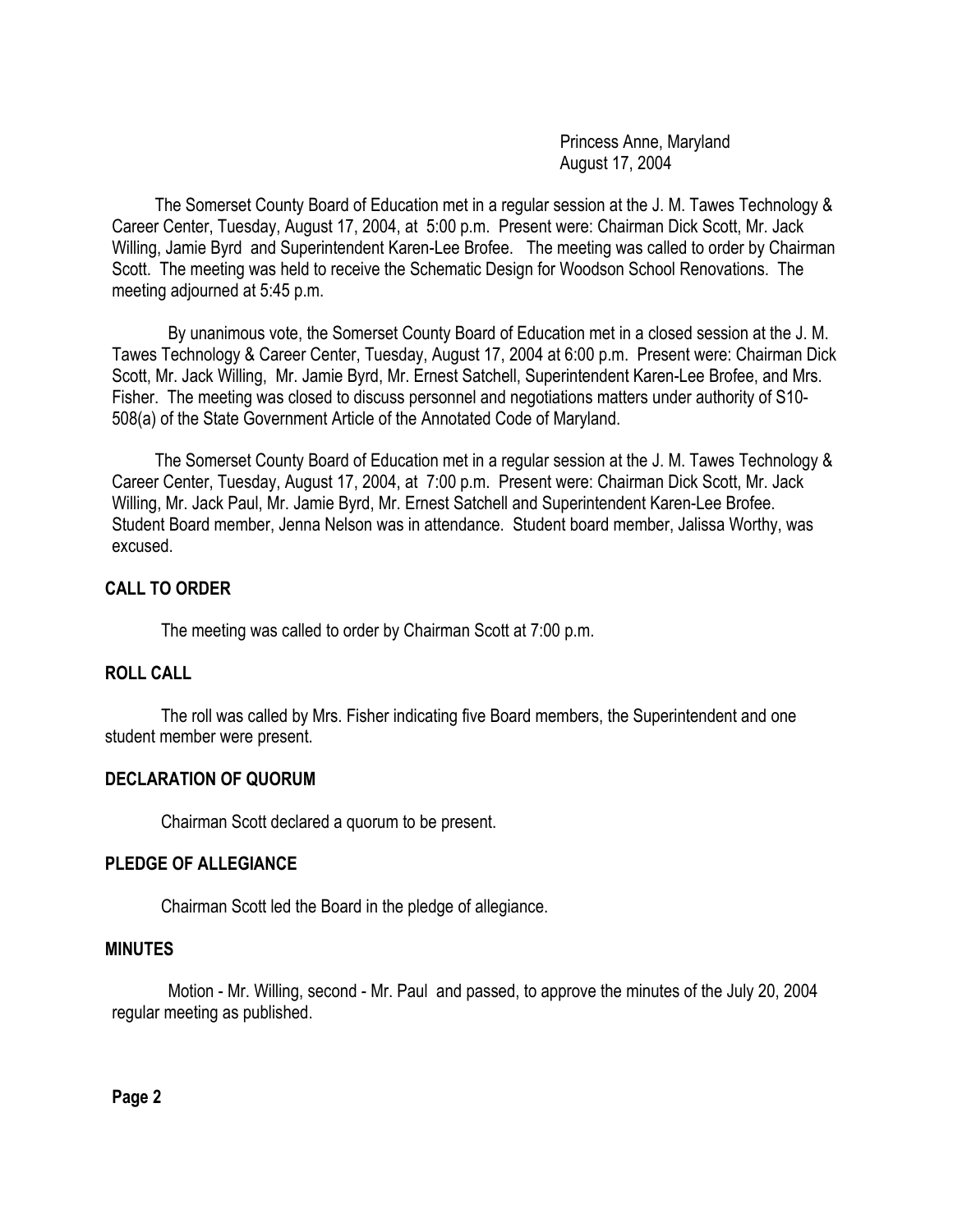Board Meeting - August 17, 2004

# **AGENDA**

Motion - Mr. Willing, second - Mr. Paul and passed, to adopt the agenda with the modification of moving Item 10-A and 10-B to the first two items of old business. .

## **PUBLIC PARTICIPATION**

No Public Participation

# **OLD BUSINESS**

### **Facilities: Request to Resubmit IAC Request for Woodson Renovation Funding**

Upon recommendation of the Superintendent, it was moved by Mr. Willing, seconded by Mr. Byrrd to Resubmit the IAC Request for Woodson Renovation Funding.

# **Conceptual Design Approval for Woodson Renovation Project**

Upon Recommendation of the Superintendent, it was moved by Mr. Satchell, seconded by Mr. Paul to accept the Conceptual Design as presented by BSA+A Associates.

# **Policy 600-9 – School Hours**

Upon recommendation of the Superintendent, it was moved by Mr.Byrd, seconded by Mr. Satchell, and passed to approve Policy 600-9, School Hours as presented.

### **Policy 700-35 - Family & Medical Leave Act**

Upon recommendation of the Superintendent, it was moved by Mr. Willing, seconded by Mr. Satchell and passed to approve Policy 700-35, Family & Medical Leave Act.

# **Policy 700-36 – Health Insurance Portability & Accountability Act of 1996 (HIPAA)**

Upon recommendation of the Superintendent, it was moved by Mr. Paul, seconded by Mr. Byrd and passed to approve Policy 700-36, Health Insurance Portability & Accountability Act of 1996 (HIPAA).

### **Policy 700-38 – Americans with Disabilities Act (ADA)**

Upon recommendation of the Superintendent, it was moved by Mr. Willing, seconded by Mr. Byrd and passed to approve Policy 700-38, Americans with Disabilities Act (ADA).

### **Policy 700-37 Fair Labor Standards Act**

Upon recommendation of the Superintendent, it was moved by Mr. Willing, seconded by Mr. Satchell and passed to table the adoption of Policy 700-37, Labor Standards Act, Draft I or Draft II and to continue the extensive study.

**Page 3** 

# **INITIATIVE UPDATES**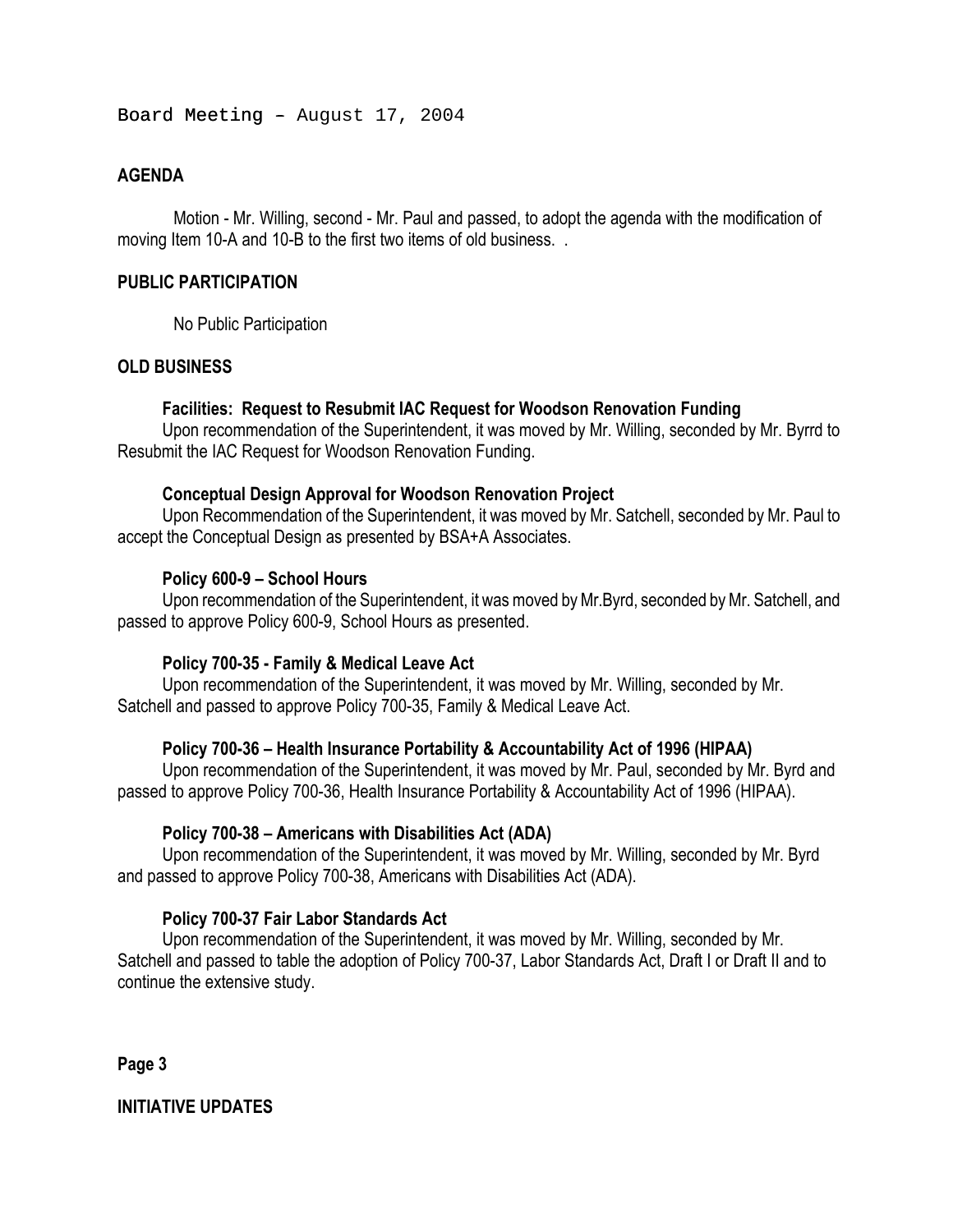### Board Meeting - August 17, 2004

# **American Studies Course (Master Plan 1.1)**

 Ms. Debra Josenhans gave an explanation of the American Studies Course that is being offered this school year.

# **PalmOne Hand Held Computer Training (Master Plan 1.63, 1.68, 3.6.12)**

 Ms. Nancy Smoker gave an update on the training for staff members that will be using the PalmOne Hand Held Computers.

 **Computer Assisted Instruction Program Selection (Plato) (Master Plan 1.1.60, 1.6**) Ms. Nancy Smoker gave an explanation of the Plato. Computer Assisted Instruction Program.

#### **High School Credit for 8th Graders (Master Plan 1.1.51)**

Mr. Clarence Johnson explained the addition of an Algebra I credit being given to 8<sup>th</sup> grader.

### **NEW BUSINESS**

#### **Personnel**

Upon recommendation of the Superintendent, it was moved by Mr. Satchell, seconded by Mr. Byrd, and passed, to approve the following personnel actions; resignations: Melissa Cavanaugh, Katherine Jeffries, new hires: Tanya Briddell, Amber McNamara, Janae Johnson, Christopher Parke, Betsy Butler, Megan Smith, Blancia Gordy, James Williams, Mary Blades, Mary Paige, Marijean Crockett, Vivian Tyler, Donna Hampton, Mary Smith, Trudy Johanning, Debbie Tyler-Kellam, Virginia Feinblum, Delrika McGlotten, Darlene Schoolfield.

#### **Substitute Bus Driver**

Upon recommendation of the Superintendent, it was moved by Mr. Byrd, seconded by Mr.Willing and passed to approve the training of Steve Long as a substitute bus driver.

#### **Attendance Policy Considerations**

Upon recommendation of the Superintendent, it was the consensus of the Board to continue to study the attendance policy.

#### **Master Plan Revision**

 Upon recommendation of the Superintendent, it was the consensus of the Board to accept for study the Revised Master Plan.

### **Policy Corrections for Grade Level Reorganization**

 Upon recommendation of the Superintendent, it was moved by Mr. Willing, seconded by Mr. Paul and passed to correct the wording of the grade levels for Policy 500-20, 600-12, and 600-36.

# **Page 4**

# **SUPERINTENDENT & BOARD MEMBER COMMENTS**

The Superintendent thanked all of the staff involved in the moving process. She also thanked Vicki Nelson for the job she is doing with publicity and stated that public relations is so very important to the